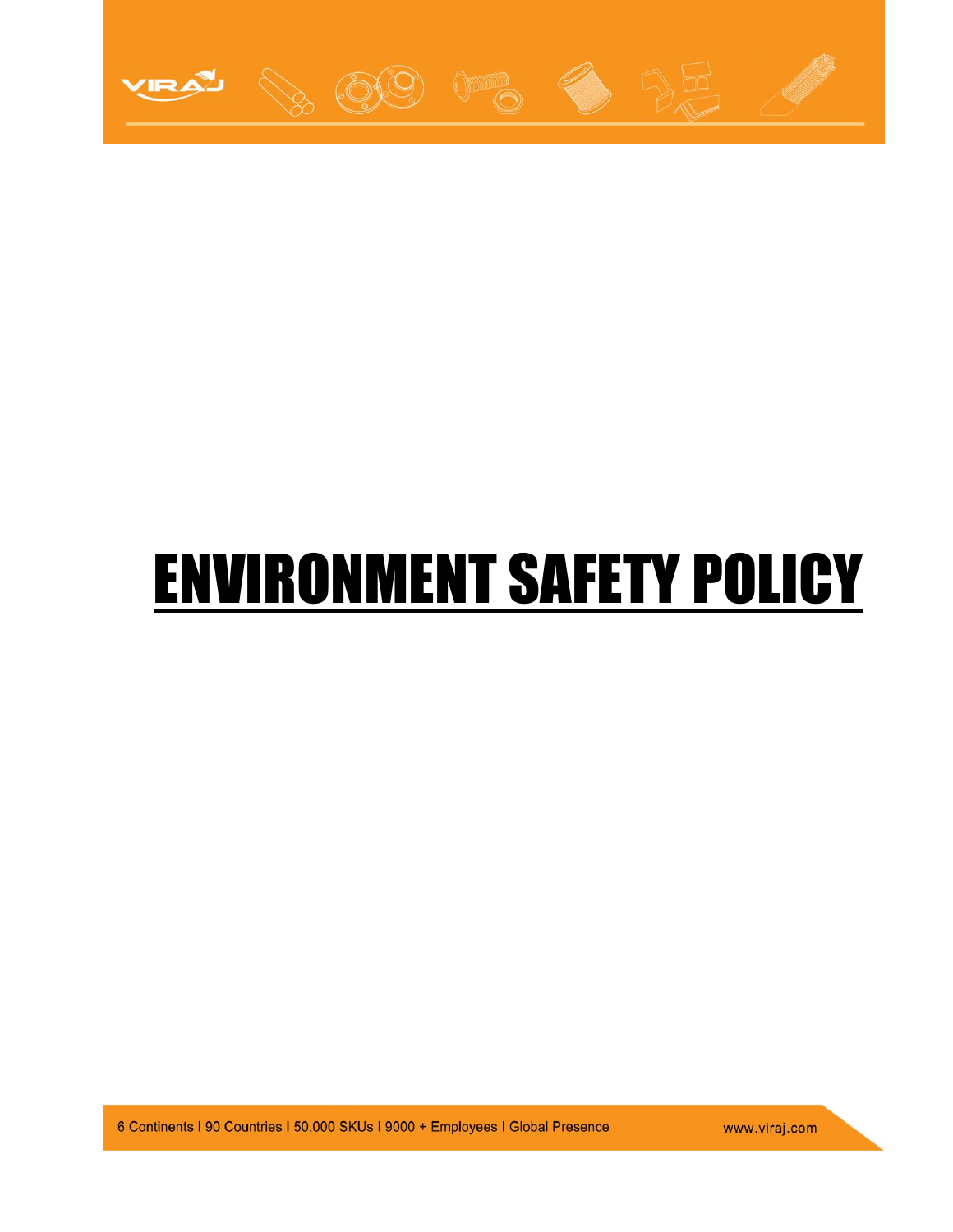## **QUALITY–ENVIRONMENTAL–OH & S POLICY**

We at Viraj Profiles Limited - Fastener Division s shall strive for continual improvements in quality, environment and occupational health and safety managements and its performance and committed to -

- Assure to comply applicable requirements of Customer, legal and IMS related to Quality, Health, Safety and environment standards and legal obligations as specified in legislation, codes of practice.
- Protection of the environment, including prevention of pollution and reduce waste and others specific commitment relevant to the context of the organization
- Provide safe and healthy working conditions for the prevention of the work related injury and ill health
- Mitigating issues which is identified as appropriate to the nature, risk management environmental impacts, eliminate hazards and reduce OH&S risks of own activities.
- Achieve Sustainable growth in a business through total customer satisfaction by on time delivery, superior quality products and services.
- Consultation and participation of workers and worker's representative

Viraj profiles limited - Fastener division shall achieve this by training the work force and enhance the production capacity and strengthen its various processes.

Nossey

Date : 01-08-2018 Neeraj Raja Kochhar CMD

www.viraj.com